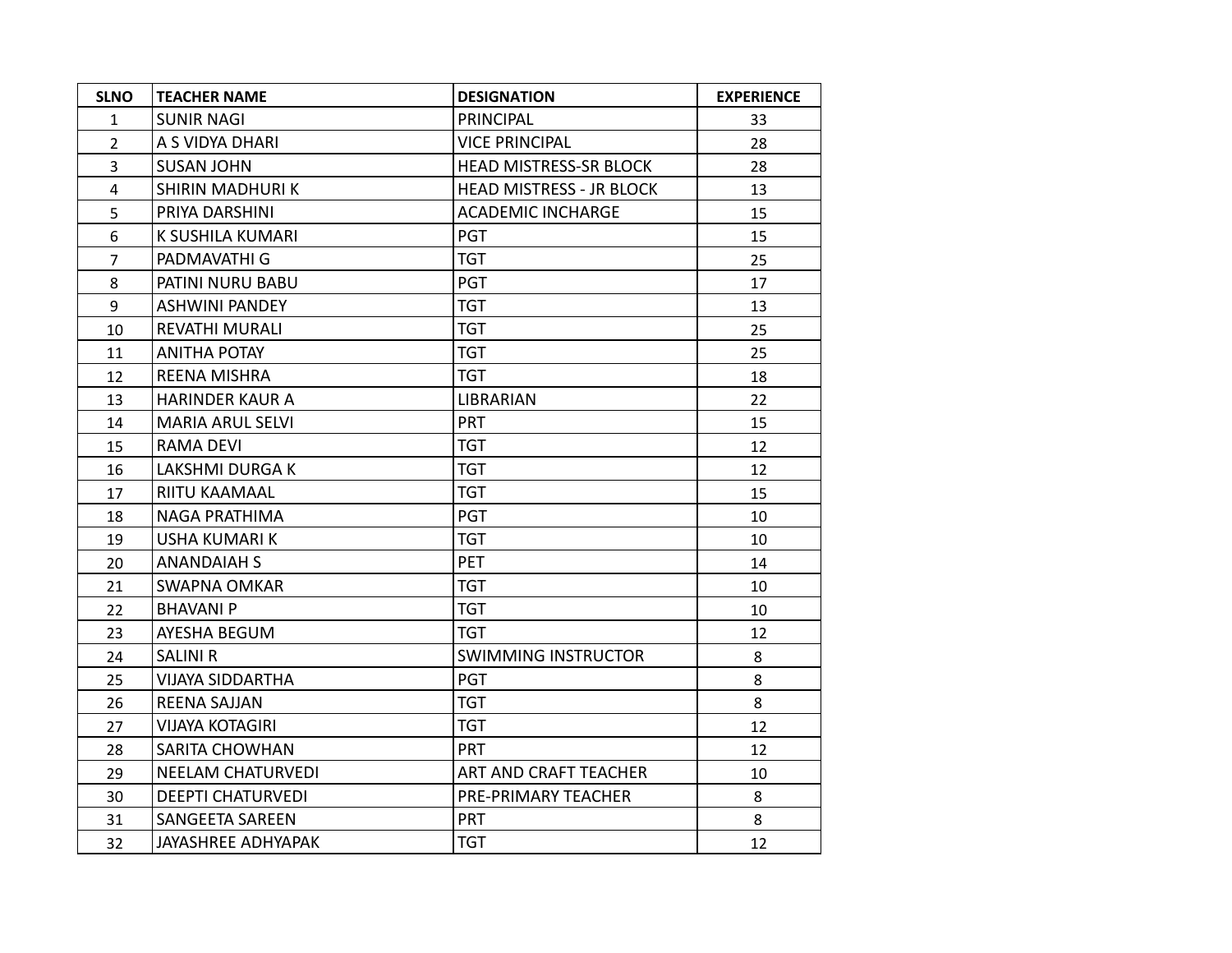| 33 | <b>SIRISHA B</b>           | PRT                          | 10               |
|----|----------------------------|------------------------------|------------------|
| 34 | SANDHYA RAKESH             | <b>PRT</b>                   | 8                |
| 35 | SRIPRIYA                   | <b>PRT</b>                   | 8                |
| 36 | <b>BHASKAR</b>             | <b>WESTERN DANCE TEACHER</b> | 8                |
| 37 | RAMESHWARI D               | <b>SPECIAL EDUCATOR</b>      | 8                |
| 38 | THAKUR BHANU PRAKASH SINGH | <b>PRT</b>                   | 8                |
| 39 | <b>VAIDEHIP</b>            | <b>TGT</b>                   | 12               |
| 40 | PRAMILA RANI               | <b>TGT</b>                   | $\overline{7}$   |
| 41 | <b>ARUN PRASAD J</b>       | <b>WESTERN DANCE TEACHER</b> | 6                |
| 42 | <b>ARCHANA PATASKAR</b>    | <b>PGT</b>                   | 6                |
| 43 | MANINDER KAUR SANDHU       | PRE-PRIMARY TEACHER          | 8                |
| 44 | <b>MANCHU N V</b>          | PRT                          | 5                |
| 45 | SHRUTI PALIWAL             | <b>PRT</b>                   | 5                |
| 46 | POOJA PRASHER              | <b>PRT</b>                   | 5                |
| 47 | <b>TARVIND GOUD</b>        | <b>PET</b>                   | $\overline{7}$   |
| 48 | <b>KIRAN GOUD</b>          | <b>PET</b>                   | 30               |
| 49 | <b>G JYOTHI</b>            | <b>PRT</b>                   | 12               |
| 50 | SMAPATH KUMAR MANNURU      | <b>PGT</b>                   | 10               |
| 51 | <b>KAVITA RAWAT</b>        | <b>PRT</b>                   | 8                |
| 52 | <b>SHAILAJA CHATURVEDI</b> | ART AND CRAFT TEACHER        | 6                |
| 53 | NIDHI AGARWAL              | <b>PGT</b>                   | 9                |
| 54 | <b>JAGAN REDDY</b>         | <b>PET</b>                   | 6                |
| 55 | SRILATHA SIVAPOOJA         | PRT                          | 6                |
| 56 | SAJINI M G                 | <b>PRT</b>                   | 8                |
| 57 | <b>HARPREET KAUR</b>       | PRT                          | 12               |
| 58 | <b>SWATI BANIK</b>         | PRT                          | 6                |
| 59 | <b>NAZIA SULTHANA</b>      | PRT                          | 6                |
| 60 | NIBHA KUMARI               | PRT                          | 6                |
| 61 | <b>INDIRA REDDY CHERLA</b> | PRT                          | $\boldsymbol{6}$ |
| 62 | <b>DIANA CYRUS</b>         | <b>TGT</b>                   | 8                |
| 63 | <b>SIRISHAK</b>            | <b>TGT</b>                   | 8                |
| 64 | NIBHA PANDEY               | <b>TGT</b>                   | 12               |
| 65 | M SRILATHA                 | <b>TGT</b>                   | 10               |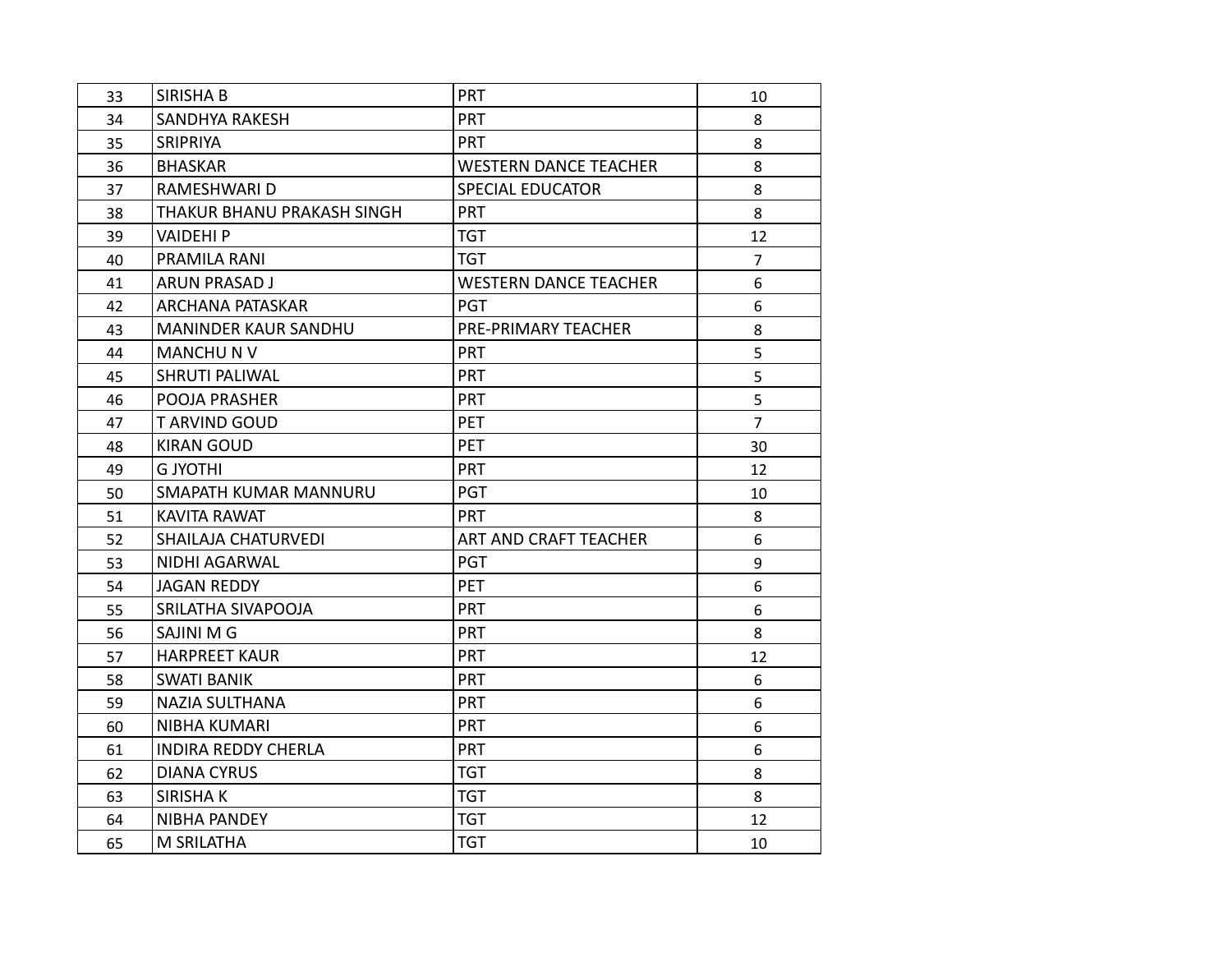| 66 | <b>V SHANKAR</b>            | PET                  | 6              |
|----|-----------------------------|----------------------|----------------|
| 67 | <b>SREELATHA</b>            | PRE-PRIMARY TEACHER  | 4              |
| 68 | DEEPANEETHA MUKHERJEE       | <b>PRT</b>           | 4              |
| 69 | PRIYANKA K                  | <b>PGT</b>           | 5              |
| 70 | RAJESHWARI PAREPALLI        | PRT                  | 18             |
| 71 | <b>GEETHA M</b>             | <b>PRT</b>           | 10             |
| 72 | <b>SANDHYA BHALLE</b>       | PRE-PRIMARY TEACHER  | 4              |
| 73 | P SOWJANYA REDDY            | PRE-PRIMARY TEACHER  | $\overline{4}$ |
| 74 | LAKSHMEEDEVI                | <b>PRT</b>           | 3              |
| 75 | SANTOSH KUMAR A             | PGT                  | 14             |
| 76 | <b>RAJNI DEVI</b>           | <b>TGT</b>           | 6              |
| 77 | <b>BALIKA GURUNG</b>        | <b>TGT</b>           | 8              |
| 78 | KORANKI SRIVALLI PRATHYUSHA | PRE-PRIMARY TEACHER  | $\overline{4}$ |
| 79 | <b>GEETIKA UPRAITY</b>      | <b>TGT</b>           | 5              |
| 80 | <b>D NEERAJA</b>            | <b>PRT</b>           | $\overline{7}$ |
| 81 | <b>RAJESH JANGILI</b>       | <b>MUSIC TEACHER</b> | $\overline{4}$ |
| 82 | <b>SUCHITA DESAI</b>        | <b>TGT</b>           | 5              |
| 83 | A SARADA                    | PRT                  | 5              |
| 84 | <b>MONA BANERJEE</b>        | <b>PRT</b>           | 8              |
| 85 | R PAVITRA                   | <b>TGT</b>           | $\overline{4}$ |
| 86 | <b>RITA BINU</b>            | <b>PRT</b>           | $\overline{7}$ |
| 88 | <b>ONTEDDU AMALA</b>        | PRE-PRIMARY TEACHER  | 3              |
| 89 | <b>SWAPNA G</b>             | <b>TGT</b>           | $\overline{4}$ |
| 90 | <b>T MRUDULA</b>            | <b>TGT</b>           | 5              |
| 91 | <b>SUREKHAN</b>             | YOGA INSTRUCTOR      | $\overline{2}$ |
| 92 | <b>SUSHMITA MAZUMDER</b>    | <b>TGT</b>           | 11             |
| 93 | M. EESWARI                  | <b>TGT</b>           | $\overline{4}$ |
| 94 | <b>LEO PRABU RAJ E</b>      | <b>WESTERN MUSIC</b> | $\overline{4}$ |
| 95 | <b>T.S.PRAJITHA</b>         | <b>TGT</b>           | $\overline{2}$ |
| 96 | K. SRUJANA SRI              | <b>PRT</b>           | $2^{\circ}$    |
| 97 | Madhavi bukka               | <b>PRT</b>           | $\overline{4}$ |
| 98 | <b>SUBITHA LATISH</b>       | <b>PRT</b>           | 10             |
| 99 | <b>SAI PRASAD</b>           | PET                  | 4              |